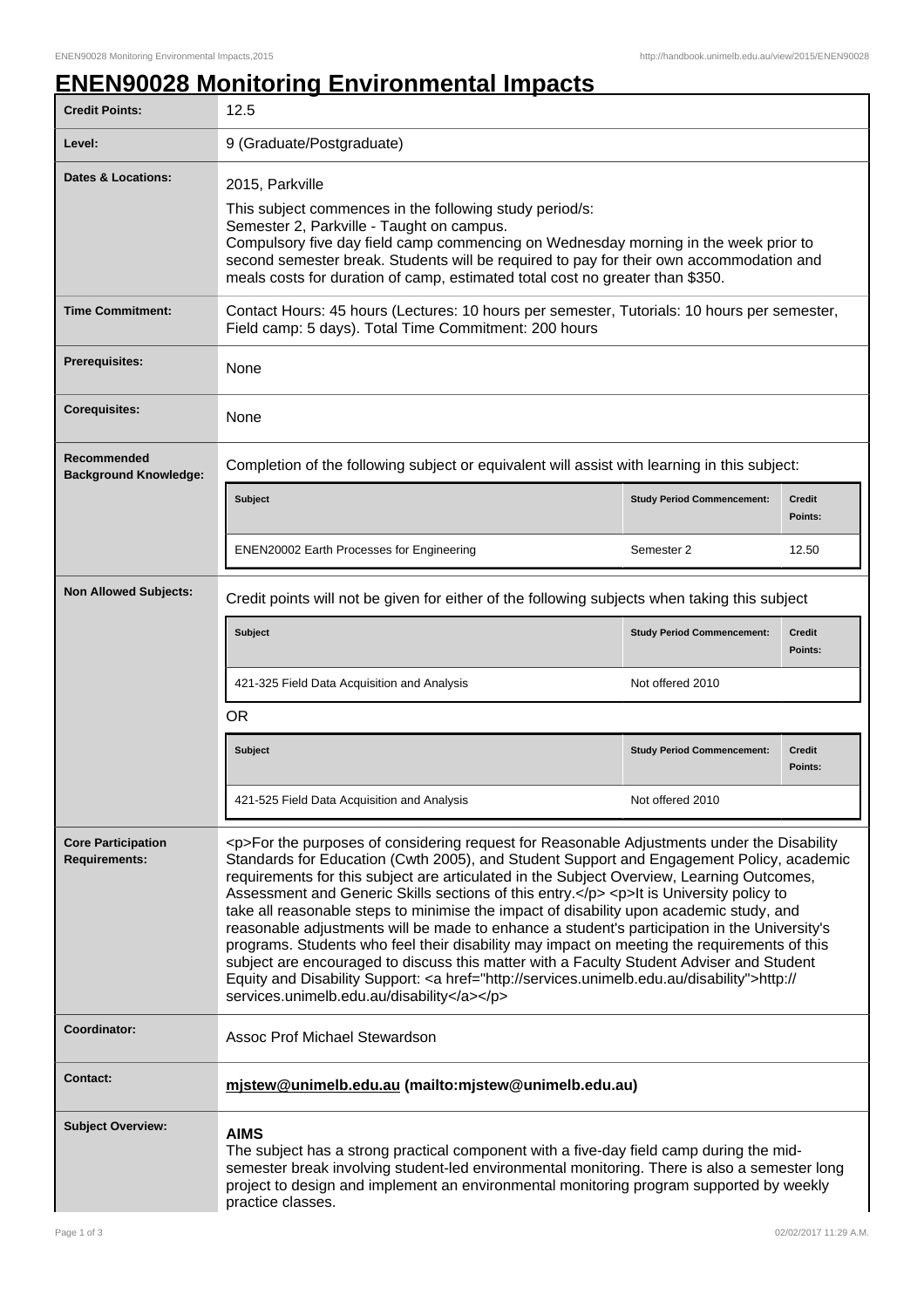|                           | Component skills taught in this subject:                                                                                                                                                                                                                                                                                                                                                                                                                                                                                                                                                                                                                                                                                                                                                                                                                                                                                                                                |  |
|---------------------------|-------------------------------------------------------------------------------------------------------------------------------------------------------------------------------------------------------------------------------------------------------------------------------------------------------------------------------------------------------------------------------------------------------------------------------------------------------------------------------------------------------------------------------------------------------------------------------------------------------------------------------------------------------------------------------------------------------------------------------------------------------------------------------------------------------------------------------------------------------------------------------------------------------------------------------------------------------------------------|--|
|                           | # Conceptualising environmental responses                                                                                                                                                                                                                                                                                                                                                                                                                                                                                                                                                                                                                                                                                                                                                                                                                                                                                                                               |  |
|                           | # Selecting and using environmental measurement techniques (considering scale issues)                                                                                                                                                                                                                                                                                                                                                                                                                                                                                                                                                                                                                                                                                                                                                                                                                                                                                   |  |
|                           | # Analysis of environmental monitoring data.                                                                                                                                                                                                                                                                                                                                                                                                                                                                                                                                                                                                                                                                                                                                                                                                                                                                                                                            |  |
|                           | This subject is a critical foundation for a career for environmental engineering but is also<br>relevant to civil and other engineering disciplines where environmental impacts of engineering<br>projects must be addressed to ensure sustainable engineering solutions.<br><b>INDICATIVE CONTENT</b><br>Selection of measurement techniques and consideration of measurement scale, conceptualising<br>environmental responses to human activities, environmental sampling and monitoring design,<br>systematic review of causal evidence, statistical analysis of environmental effects, risk<br>assessments for occupational health and safety during environmental field programs.                                                                                                                                                                                                                                                                                 |  |
| <b>Learning Outcomes:</b> | <b>INTENDED LEARNING OUTCOMES (ILO)</b><br>Having completed this subject the student is expected to:                                                                                                                                                                                                                                                                                                                                                                                                                                                                                                                                                                                                                                                                                                                                                                                                                                                                    |  |
|                           | 1 Identify the practical challenges of conducting environmental observations<br>2 Design an environmental monitoring program to meet the requirements of a client, including<br>conceptualising the environmental system under investigation<br>3 Select environmental sensors, sampling theory and field techniques<br>4 Use and interpret environmental measurements<br>5 Use a range of environmental instrumentation<br>6 Demonstrate team and communication skills.                                                                                                                                                                                                                                                                                                                                                                                                                                                                                                |  |
| <b>Assessment:</b>        | One 2000 word individual report, due at the end of the semester (25%), requiring approximately<br>30-35 hours of work. Associated with Intended Learning Outcomes (ILOs) 1, 4 & 6. Field camp<br>activities requiring approximately 60 hours of work in mid-semester break (25%). Associated<br>with ILOs 1, 2, 3, 4, 5 & 6. One 500 word student/group report, due in week 6 (5%). Requiring<br>approximately 5-7 hours of work. Associated with ILOs 1, 2, 3, 6. One 1500 word/student group<br>report, due after field camp (15%), requiring approximately 15-20 hours of work. Associated<br>with ILOs 1, 2, 3, 4, 5 & 6. Two x 15 minute tests distributed throughout the semester (15%).<br>Associated with ILOs 2, 3, & 4 One 10 minute oral presentation during the semester (15%),<br>requiring approximately 15-20 hours of work. Associated with ILO 6. Hurdle requirement:<br>Participation in the field camp is a hurdle requirement to pass this subject. |  |
| <b>Prescribed Texts:</b>  | None                                                                                                                                                                                                                                                                                                                                                                                                                                                                                                                                                                                                                                                                                                                                                                                                                                                                                                                                                                    |  |
| <b>Recommended Texts:</b> | Downes, B.J., Barmuta, L.A., Fairweather, P.G., Faith, D.P., Keough, M.J., Lake, P.S.,<br>Mapstone, B.D. and Quinn, G.P., 2002. Monitoring Ecological Impacts: Concepts and Practice<br>in Flowing Waters. Cambridge: Cambridge University Press.                                                                                                                                                                                                                                                                                                                                                                                                                                                                                                                                                                                                                                                                                                                       |  |
| <b>Breadth Options:</b>   | This subject is not available as a breadth subject.                                                                                                                                                                                                                                                                                                                                                                                                                                                                                                                                                                                                                                                                                                                                                                                                                                                                                                                     |  |
| <b>Fees Information:</b>  | Subject EFTSL, Level, Discipline & Census Date, http://enrolment.unimelb.edu.au/fees                                                                                                                                                                                                                                                                                                                                                                                                                                                                                                                                                                                                                                                                                                                                                                                                                                                                                    |  |
| <b>Generic Skills:</b>    | $#$ Ability to undertake problem identification, formulation, and solution                                                                                                                                                                                                                                                                                                                                                                                                                                                                                                                                                                                                                                                                                                                                                                                                                                                                                              |  |
|                           | Ability to utilise a systems approach to complex problems and to design and operational<br>#<br>performance<br>$#$ Ability to communicate effectively, with the engineering team and with the community at<br>large<br>Ability to manage information and documentation<br>#                                                                                                                                                                                                                                                                                                                                                                                                                                                                                                                                                                                                                                                                                             |  |
|                           | Capacity for creativity and innovation<br>#                                                                                                                                                                                                                                                                                                                                                                                                                                                                                                                                                                                                                                                                                                                                                                                                                                                                                                                             |  |
|                           | Ability to function effectively as an individual and in multidisciplinary and multicultural<br>#<br>teams, as a team leader or manager as well as an effective team member.                                                                                                                                                                                                                                                                                                                                                                                                                                                                                                                                                                                                                                                                                                                                                                                             |  |
| Notes:                    | <b>LEARNING AND TEACHING METHODS</b><br>This subject is centred on a team-based project. Each tutorial group of up to 35 students will<br>design, implement, and train others to implement a number of monitoring programs to detect<br>human impacts on the environment. Tutorial groups deal either with aquatic or terrestrial<br>environments. Within tutorial groups, students form small teams of approximately four to<br>examine a particular environmental impact. During the first eight weeks of semester they<br>develop their monitoring program in stages with guidance from tutors and a one-hour weekly                                                                                                                                                                                                                                                                                                                                                 |  |